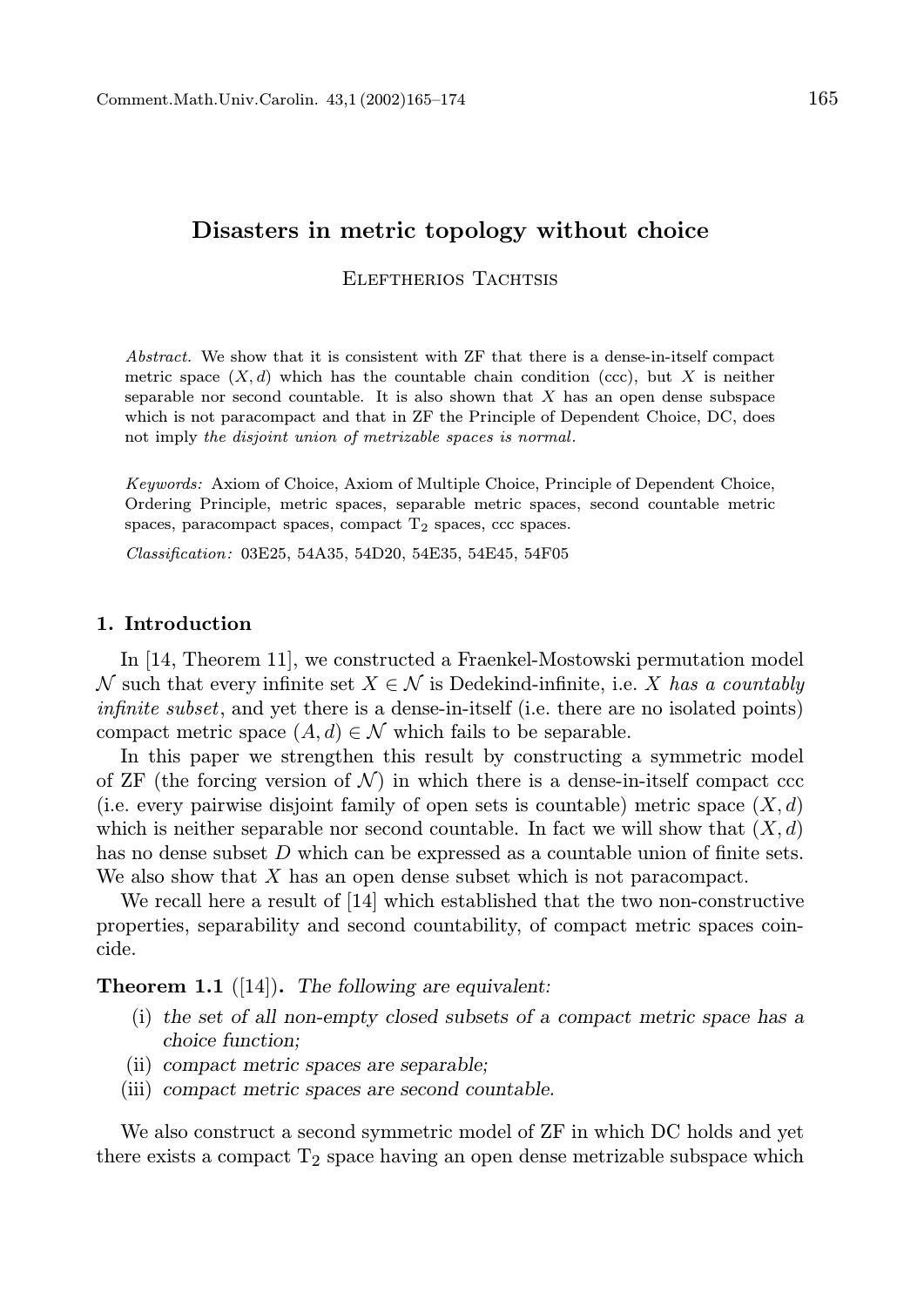is not paracompact. Thus, DC does not imply Stone's theorem, i.e. metric spaces are paracompact, a fact first established in [4], see the remark at the end of the proof of Theorem 3 in [4].

In the realm of metric spaces and various choice principles a great amount of work has been accomplished by several researchers. Below we give a list, by no means complete, which surveys results that demonstrate the non-constructive character of properties shared by metric spaces. Some of these results demonstrate the exact portion of choice needed for their establishment. For any undefined notion the reader is referred to [11] and [17].

# **Theorem 1.2** ([4]).

- (1) It is consistent relative to ZF that there is a (locally connected, locally compact) metric space that is not paracompact.
- (2) It is consistent with ZF that there is a zero-dimensional metric space that is not paracompact.

# **Theorem 1.3**  $([8])$ .

- (1) Each one of the following statements implies those beneath it.
	- (a) MC (the axiom of multiple choice).
	- (b) Every metric space has a  $\sigma$ -locally finite base.
	- (c) Metric spaces are paracompact.
- (2) Metric spaces are paracompact iff they are metacompact.
- (3) Metric spaces are paracompact does not imply MC in  $ZF^0$ -Zermelo-Fraenkel set theory minus the axiom of regularity (basic Fraenkel model).

## **Theorem 1.4** ([3]).

- $(1)$  The statement "Lindelöf metric spaces are separable" is not provable in ZF (second Cohen model, [1]).
- $(2)$  The statement "Second countable metric spaces are Lindelöf" is not provable in ZF (basic Cohen model, [1]).

## **Theorem 1.5** ([6]). In ZF the following conditions are equivalent:

- $(1)$  N is Lindelöf.
- $(2)$  Q is Lindelöf.
- $(3) \mathbb{R}$  is Lindelöf.
- (4) Every subspace of  $\mathbb R$  is separable.
- (5) In R, a point x is in the closure of a set A iff there exists a sequence in A converging to x.
- (6) A function  $f : \mathbb{R} \to \mathbb{R}$  is continuous at a point x iff f is sequentially continuous at x.
- (7) In R, every unbounded subset contains a countable, unbounded set.
- (8) The axiom of countable choice holds for subsets of R.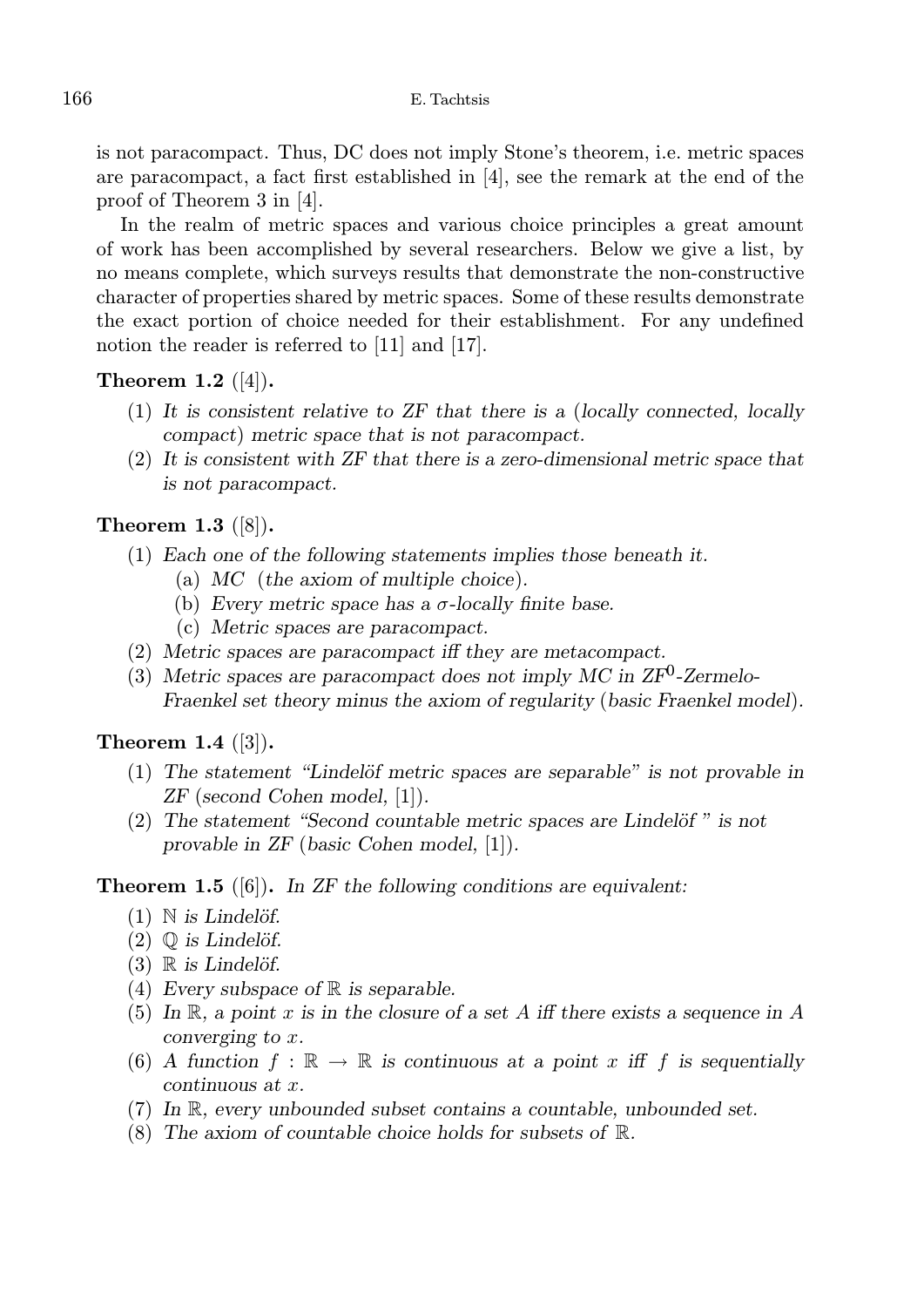**Theorem 1.6** ([5]). The axiom of countable choice CAC is equivalent to the statement: functions between metric spaces are continuous iff they are sequentially continuous.

**Theorem 1.7** ([13]). The following are equivalent:

- (1) a metric space is separable iff it has a countable base;
- (2) the axiom of countable choice for subsets of R.

## Theorem 1.8.

 $(12)$  (1) The countable multiple axiom of choice, CMC, implies the countable product of metrizable spaces is metrizable.

(2) The countable product of metrizable spaces is metrizable implies  $CMC_{\omega}$ (CMC restricted to families of countable sets).

 $(7)$  The multiple choice axiom MC iff "the disjoint union of metrizable spaces is metrizable" +ω-MC (= for every family  $A = \{A_i : i \in k\}$  of non-empty pairwise disjoint sets there exists a family  $\mathcal{F} = \{F_i : i \in k\}$  of countable non-empty sets such that for every  $i \in k$ ,  $F_i \subseteq A_i$ ).

 $([15])$  In all Fraenkel-Mostowski models, Lindelöf metric spaces are separable iff they are second countable iff they have size at most  $2^{\omega}$ .

([9]) The axiom of countable choice for subsets of  $\mathbb{R} (= \mathbb{R}$  is Lindelöf, Theorem 1.5) implies each one of the following statements:

- (1)  $\aleph_1$  is a regular cardinal;
- (2) the countable union of countable subsets of  $\mathbb R$  is countable;
- (3) the countable union of meager subsets of  $\mathbb R$  is meager.

## 2. Main results

In what follows, the notation used is the one established in [16]. For any undefined notion the reader is referred to [16] or [11].

Theorem 2.1. It is consistent with ZF that there exists a dense-in-itself compact ccc metric space  $(X, d)$  having no countable dense subset.

PROOF: First we construct a symmetric extension  $(\mathcal{N}, \in)$  of a countable transitive model M satisfying  $ZF + V = L$  and such that  $\mathcal{N} \subseteq \mathcal{M}[G]$ , where  $\mathcal{M}[G]$  is a generic extension of  $M$ . Then we will show that in  $\mathcal N$  there exists a dense-initself compact metric space  $(X, d)$  having no countable dense subset. Let  $P =$  $Fn(\omega^+ \times \mathbb{R}^2 \times \omega_1 \times \omega_1, 2, \omega_1), \omega^+ = \omega \setminus 1$ , the set of partial functions p with  $|p| < \omega_1$ ,  $dom(p) \subseteq \omega^+ \times \mathbb{R}^2 \times \omega_1 \times \omega_1$  and  $ran(p) \subseteq 2 = \{0, 1\}$ . Order P by reverse inclusion, i.e.  $p \leq q$  if and only if  $p \supseteq q$ . Then  $(P, \leq)$  is an  $\omega_1$ -closed poset (partially ordered set) having the empty function  $\emptyset$  as its largest element 1. Let G be a P-generic set over M and let  $\mathcal{M}[G]$  be the corresponding generic extension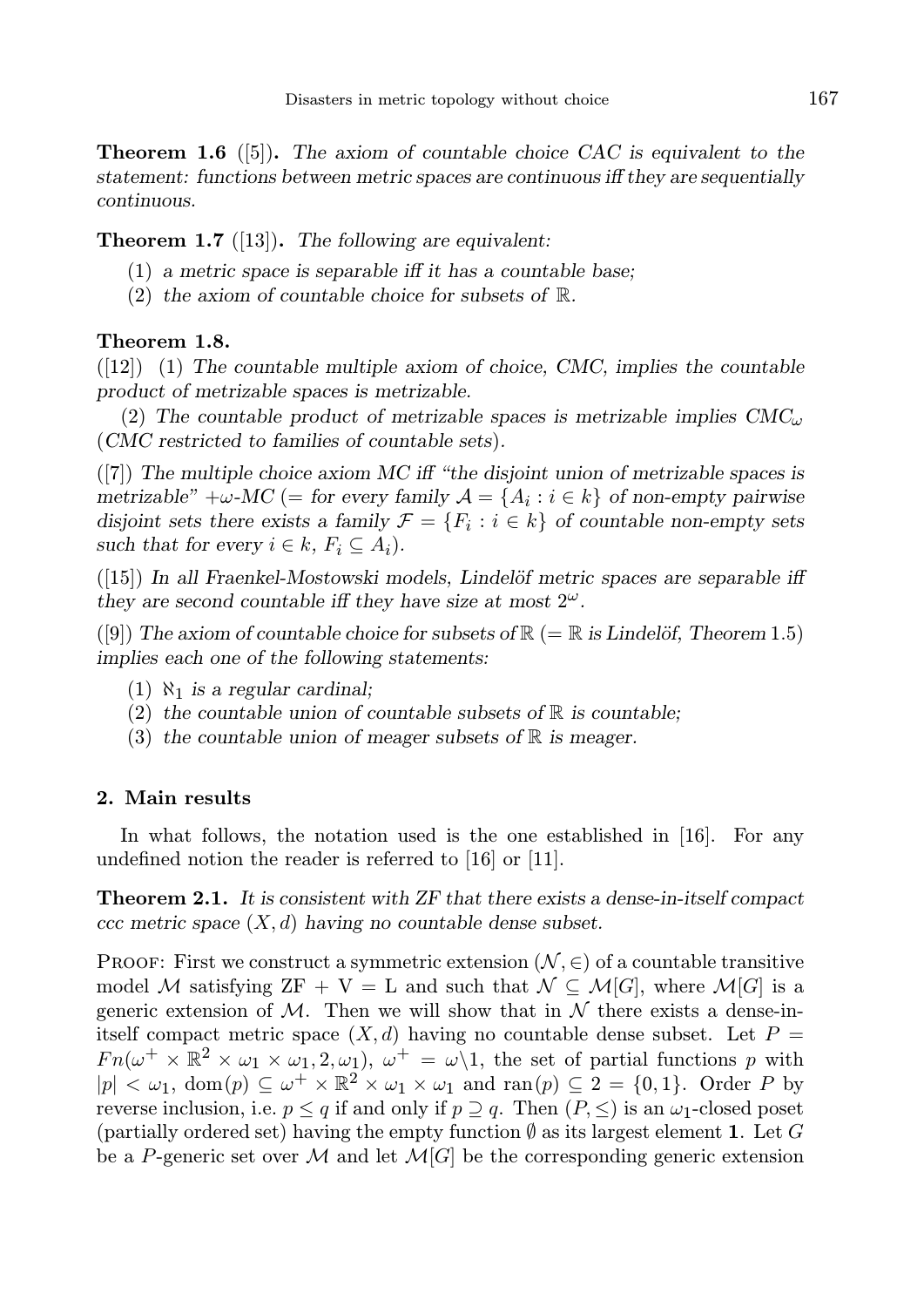of M. In  $\mathcal{M}[G]$  define the following sets:

(1) 
$$
x_{nri} = \{ j \in \omega_1 : \exists p \in G, p(n,r,i,j) = 1 \},
$$

$$
(2) \t\t X_{nr} = \{x_{nri} : i \in \omega_1\},\
$$

(3) 
$$
A_n = \{X_{nr} : r \in B(0, 1/n)\},\
$$

where  $B(0, 1/n)$  is the set of points on the circle of radius  $1/n$  centered at 0, and (4)  $A = \{A_n : n \in \omega^+\}.$ 

The group of permutations  $\mathcal G$  is the set of all permutations  $\pi$  on  $\omega^+ \times \mathbb{R}^2 \times \omega_1$ satisfying  $\pi(n, r, i) = (n, \rho(r), j)$ , where  $\pi(n, r, i)$  is a permutation on  $\omega_1$  for fixed  $n, r$  and  $\rho : \mathbb{R}^2 \to \mathbb{R}^2$  is a rotation of  $B(0, 1/k)$  by an angle  $\vartheta_k \in \mathbb{R}$ , and  $\rho$  is the identity on  $\mathbb{R}^2 \setminus \bigcup_{k \in \omega^+} B(0, 1/k)$ . The effect of  $\pi \in \mathcal{G}$  on an element  $p \in P$  is as follows:  $\pi p(\pi(n,r,i), j) = p(n,r,i,j)$ . That is,  $\pi p$  is produced by p by changing the first three coordinates of the five tuples of p according to the dictates of  $\pi$ . The effect of  $\pi$  on an element of M is defined by  $\in$ -recursion:  $\pi(\emptyset) = \emptyset$  and  $\pi(x) = {\pi(y) : y \in x}.$ 

Let F be the (normal) filter generated by  $\{\text{fix}(e) : e \in [\omega^+ \times \mathbb{R}^2 \times \omega_1]^{<\omega}\},$ where  $fix(x) = {\pi \in \mathcal{G} : \forall y \in x, \pi(y) = y}.$  A set  $s \in \mathcal{M}$  is called symmetric if and only if  $sym(x) \in \mathcal{F}$ , where  $sym(x) = {\pi \in \mathcal{G} : \pi(x) = x}$ . s is called hereditarily symmetric if and only if every element  $z \in TC({s})$  is symmetric, where  $TC(x)$  is the transitive closure of x. Let HS be the set of all hereditarily symmetric names of M and let  $\mathcal{N} = \{ \tau_G : \tau \in HS \}$ , where  $\tau_G$  is the value of the name  $\tau$  given in Definition 2.7, p. 189, from [16]. As in Theorem 5.14 from [11], it can be verified that  $\mathcal N$  is an almost universal, transitive class of  $\mathcal M[G]$  closed under the eight Gödel operations. Hence,  $(\mathcal{N}, \in)$  is a model of ZF. Furthermore, according to Theorem 6.14 of [16] we have that  $\mathbb{R}^{\mathcal{M}} = \mathbb{R}^{\mathcal{N}} = \mathbb{R}^{\mathcal{M}[G]}$ , and so  $(\mathbb{R}^2)^{\mathcal{M}} = (\mathbb{R}^2)^{\mathcal{N}} = (\mathbb{R}^2)^{\mathcal{M}[G]}.$ 

**Claim 1.** The sets  $x_{nri}$ ,  $X_{nr}$ ,  $A_n$ , A defined by (1), (2), (3) and (4) respectively, belong to  $\mathcal N$ .

PROOF OF CLAIM 1: Define the following names:

$$
t_{nri} = \{ (\check{j}, p) : j \in \omega_1 \land p \in P \land p((n, r, i, j)) = 1 \},
$$
  
\n
$$
T_{nr} = \{ (t_{nri}, 1) : i \in \omega_1 \},
$$
  
\n
$$
S_n = \{ (T_{nr}, 1) : r \in B(0, 1/n) \},
$$
  
\n
$$
S = \{ (S_n, 1) : n \in \omega^+ \}.
$$

Clearly  $t_{nri}, T_{nr}, S_n, S$  are names for  $x_{nri}, X_{nr}, A_n$  and A respectively. Since their elements are hereditarily symmetric, it suffices to show that these names are symmetric. It is straightforward to verify that  $fix({(n, r, i)}) \subseteq sym(t_{nri}),$  so  $t_{nri}$ is symmetric. Let  $i_0 \in \omega_1$ . Then  $fix(\{(n, r, i_0)\}) \subseteq sym(T_{nr})$  and so  $T_{nr}$  is also symmetric. Finally, it is evident that  $sym(S_n) = sym(S) = \mathcal{G}$ . This completes the proof of Claim 1.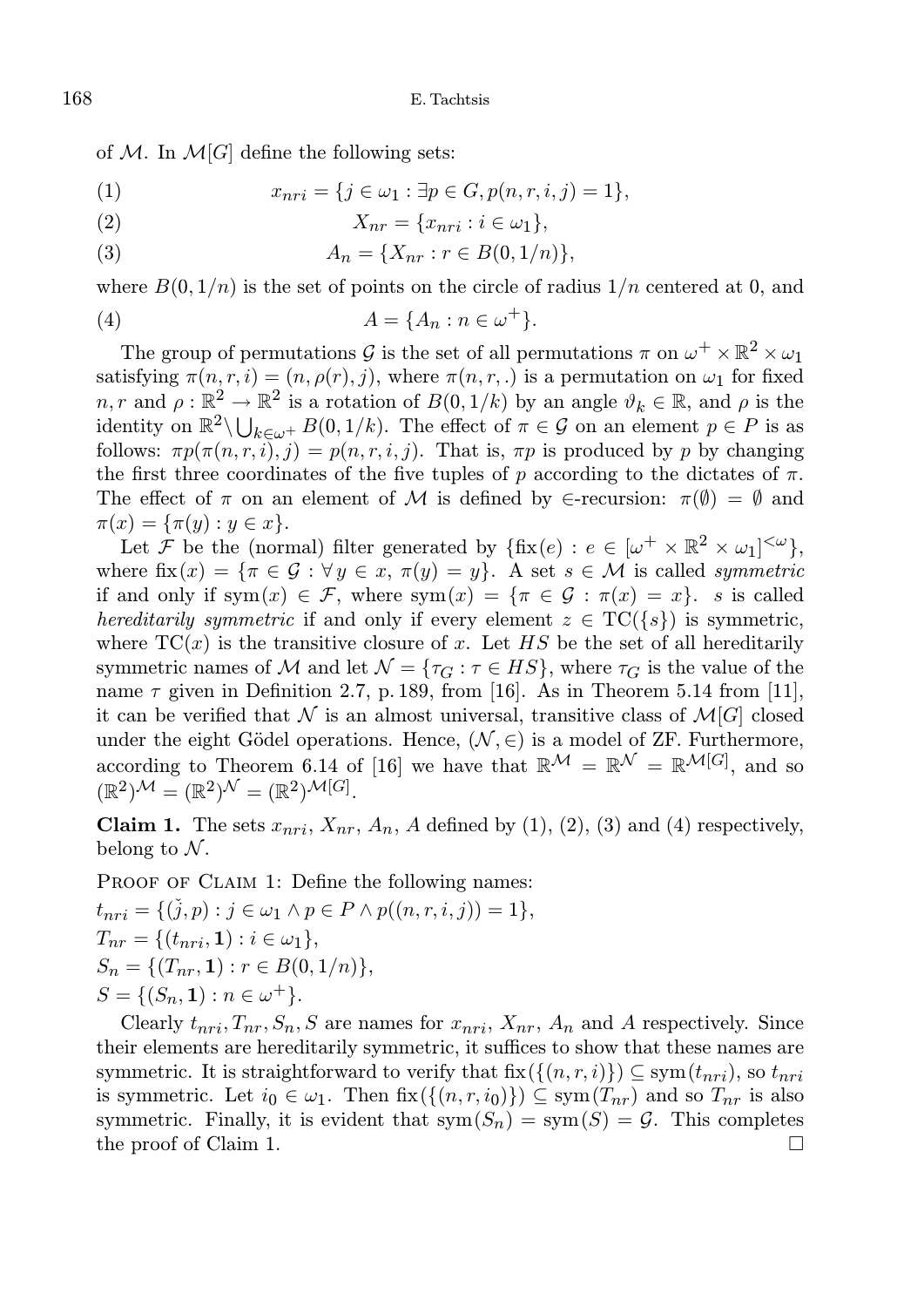**Claim 2.** The family A given by (4) is countable in  $N$ .

PROOF OF CLAIM 2:  $\underline{A} = \{(\text{op}(\check{n},S_n),1) : n \in \omega^+\},\$  where  $\text{op}(\sigma,\tau)$  is the name given in Definition 2.16, p. 191 in [16], is a hereditarily symmetric name  $(\text{sym}(\underline{A}) = \mathcal{G})$  for the enumeration  $\{(n, A_n) : n \in \omega^+\}$  of A.

**Claim 3.** The family  $A = \{A_n : n \in \omega^+\}$  has no multiple choice function in N.

PROOF OF CLAIM 3: Assume the contrary and let  $f \in \mathcal{N}$  be a multiple choice function for A. Let F be a hereditarily symmetric name for f and let  $e \in [\omega^+ \times$  $\mathbb{R}^2 \times \omega_1$   $\leq \omega$  such that  $\operatorname{fix}(e) \subseteq \operatorname{sym}(F)$ . Then there exists  $p_0 \in G$  such that

> $p_0 \Vdash (F \text{ is a function}) \wedge$  $[(\forall n)(n \in (\omega^{+}) \rightarrow F(n)]$  is a non-empty finite subset of  $S_n$ ).

Since e is finite, fix  $n \in \omega^+$  such that  $e \cap (\{n\} \times \mathbb{R}^2 \times \omega_1) = \emptyset$ . Since  $A_n$  is infinite and  $f(n)$  is finite, there are  $r, s \in B(0, 1/n)$  and  $p \leq p_0$  such that

$$
p \Vdash T_{nr} \in F(\check{n}) \wedge T_{ns} \notin F(\check{n}).
$$

As  $|p| < \omega_1$ , there is an  $i \in \omega_1$  so that for all  $k \geq i$  and all  $t \in \mathbb{R}^2$  and  $j \in \omega_1$ ,  $(n, t, k, j) \notin \text{dom}(p)$ . Let  $\vartheta$  be the central angle corresponding to the arc  $\hat{r}$ s and let  $\rho : \mathbb{R}^2 \to \mathbb{R}^2$  be the permutation on  $\mathbb{R}^2$  which is the identity map on  $\mathbb{R}^2 \setminus B(0, 1/n)$  and  $\sigma = \rho|_{B(0, 1/n)}$  is a rotation of  $B(0, 1/n)$  by the angle  $\vartheta$ . Also let  $\varphi : [0, i] \to [i+1, 2i]$  be an order preserving bijection. Let  $\pi$  be the permutation on  $\omega^+ \times \mathbb{R}^2 \times \omega_1$  defined by

$$
\pi(m, t, k) = \begin{cases}\n(m, t, k), m \neq n, \\
(n, t, \varphi(k)), m = n, t \in \mathbb{R}^2 \setminus B(0, 1/n), k \in [0, i], \\
(n, t, \varphi^{-1}(k)), m = n, t \in \mathbb{R}^2 \setminus B(0, 1/n), k \in [i + 1, 2i], \\
(n, \sigma(t), \varphi(k)), m = n, t \in B(0, 1/n), k \in [0, i], \\
(n, \sigma(t), \varphi^{-1}(k)), m = n, t \in B(0, 1/n), k \in [i + 1, 2i], \\
(n, t, k), m = n, t \in \mathbb{R}^2 \setminus B(0, 1/n), k > 2i, \\
(n, \sigma(t), k), m = n, t \in B(0, 1/n), k > 2i.\n\end{cases}
$$

By the definition of  $\pi$  we have that  $\pi \in$  fix $(e)$ , so  $\pi(F) = F$ . Furthermore,  $\pi(T_{nr}) = T_{n\sigma(r)} = T_{ns}$ . Next we show that p and  $\pi(p)$  are compatible. It suffices to show that  $p(x) = \pi p(x)$  for every  $x \in \text{dom}(p) \cap \text{dom}(\pi p)$ . Suppose that  $(m, t, k, j) \in \text{dom}(p) \cap \text{dom}(\pi p)$  for  $m \neq n$ . Then by the definition of  $\pi$  we have that  $p(m, t, k, j) = \pi p(m, t, k, j)$ . On the other hand since  $(n, t, k, j) \notin \text{dom}(p)$ for all  $k \geq i$ , it is easily seen by the definition of  $\pi$  that it is impossible to have  $(n, t, k, j) \in \text{dom}(p) \cap \text{dom}(\pi p).$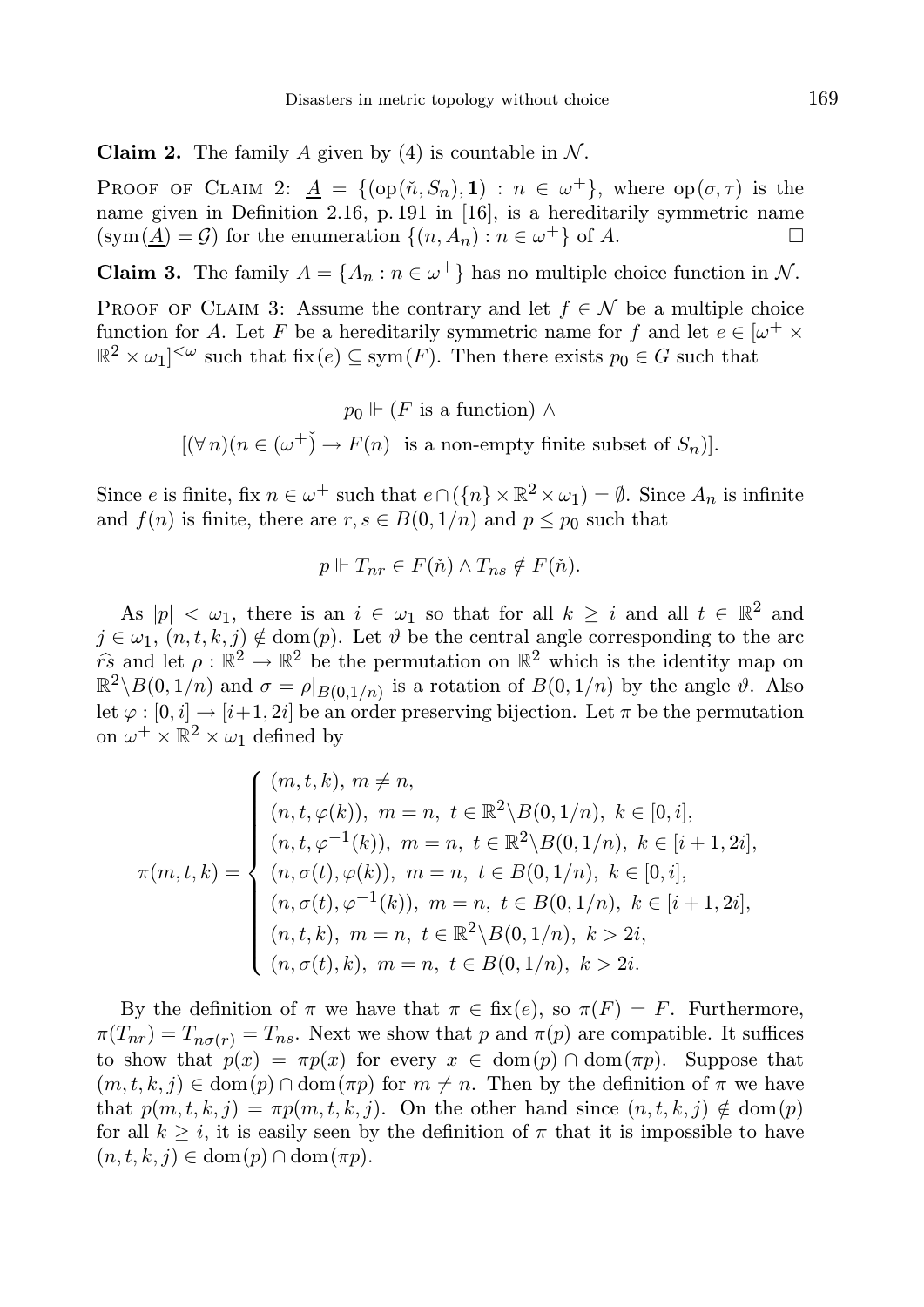#### 170 E. Tachtsis

Thus,  $q = p \cup \pi p$  is a well defined extension of p. Now we have that  $q \Vdash \pi T_{nr} \in$  $\pi F(\tilde{n}) \wedge \pi T_{ns} \notin \pi F(\tilde{n})$ , and so  $g \Vdash T_{ns} \in F(\tilde{n})$  and since  $g \leq p$  we also have that  $g \Vdash T_{ns} \notin F(\tilde{n})$ . This contradiction completes the proof of Claim 3.

Mimicking the proof of Claim 3 we readily have that the Kinna-Wagner selection principle also fails for the family A. In  $\mathcal{M}[G]$  define the following sets:

$$
d_n = \{(X_{nr}, X_{ns}, \rho(r, s)) : r, s \in B(0, 1/n)\},
$$
  

$$
Z = \{(X_{mr}, X_{ns}, \max\{1/n, 1/m\}) : m \neq n, r \in B(0, 1/m), s \in B(0, 1/n)\},
$$

where  $\rho$  is the Euclidean metric. It is easy to see that  $d_n, Z \in \mathcal{N}$ . For instance,  $d_n = \{(\text{op}(op(T_{nr}, T_{ns}), (\rho(r, s)))), 1) : r, s \in B(0, 1/n)\}\$ is a hereditarily symmetric name for  $d_n$ . Thus,  $d = Z \cup \bigcup_{n \in \omega^+} d_n \in \mathcal{N}$  and clearly d is a metric on  $Y = \bigcup A$ .

**Claim 4.** For every  $n \in \omega^+$ ,  $(A_n, d)$  is compact.

PROOF OF CLAIM 4: Fix  $n \in \omega^+$  and let U be an open cover of  $A_n$  in N. As each  $U \in \mathcal{U}$  is expressible as a union of open discs we may assume without loss of generality that each member of U is an open disc. Let f be the bijection  $X_{nx} \mapsto x$ ,  $x \in B(0, 1/n)$ . It can be easily verified that  $f \in \mathcal{N}$ . Then  $f(\mathcal{U})$  is an open cover of  $B(0, 1/n)$  and since  $B(0, 1/n)$  is compact,  $f(\mathcal{U})$  has a finite subcover  $\mathcal{V}$ . Clearly  $f^{-1}(\mathcal{V})$  is an open cover of  $A_n$  and  $f^{-1}(\mathcal{V}) \in \mathcal{N}$ .

Let  $X = \{ * \} \cup Y$  and define a function  $d^* : X \times X \to \mathbb{R}$  by requiring:

$$
d^*(x, y) = d^*(y, x) = \begin{cases} d(x, y) & \text{if } x \in A_n, y \in A_m, \\ 1/n & \text{if } x \in A_n \text{ and } y = *, \\ 0 & \text{if } x = y = *.\end{cases}
$$

Clearly  $(X, d^*)$  is a dense-in-itself compact metric space in N.

**Claim 5.**  $X$  has the ccc.

PROOF OF CLAIM 5: Let  $U$  be a disjoint family of non-empty open sets in X. Since every neighborhood of  $*$  contains all but finitely many  $A_n$  and each  $A_n$  has the ccc, we may assume without loss of generality (wlog) that  $*\notin U$  for all  $U \in \mathcal{U}$ . For each  $n \in \omega^+$ , put  $\mathcal{U}_n = \{U \in \mathcal{U} : U \cap A_n \neq \emptyset\}$ . Wlog assume that  $\mathcal{U}_n \neq \emptyset$  for all  $n \in \omega^+$ . Since every infinite subfamily of A has no Kinna-Wagner selection function, there is an  $N \in \omega^+$  such that for all  $n \ge N$ ,  $\bigcup \mathcal{U}_n = A_n$ . Furthermore, as each  $A_n$  is connected, we have that for all  $n \ge N$ ,  $|\mathcal{U}_n| = 1$ . Namely  $\mathcal{U}_n = \{A_n\}$ for  $n \geq N$ . Thus, U, being a finite union of countable sets, is countable. This completes the proof of Claim 5.  $\Box$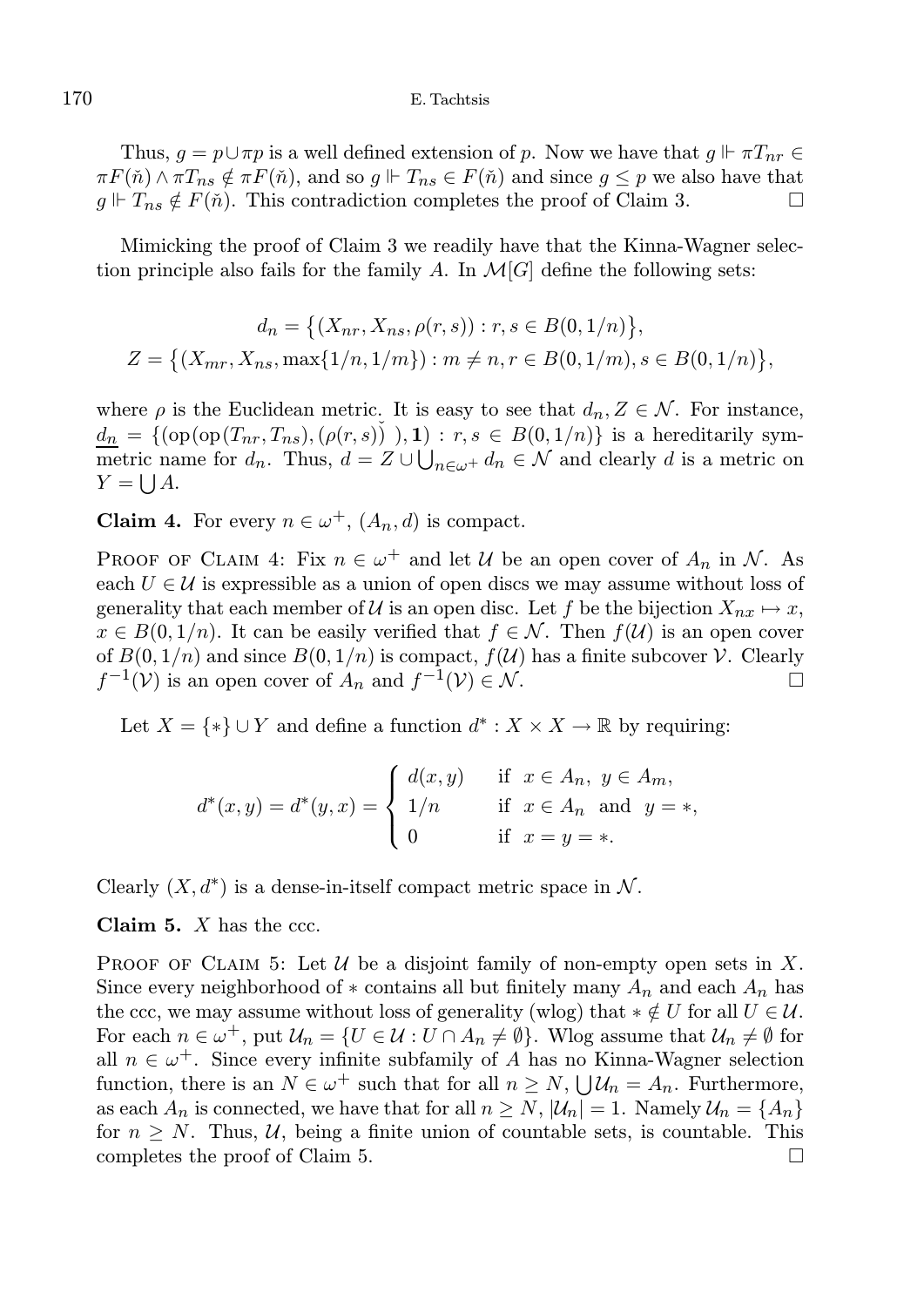We assert now that X has no dense set D which is expressible as  $\bigcup \{D_n :$  $n \in \omega$ , where each  $D_n$  is a non-empty finite set. Assume the contrary and let  $D = \bigcup \{D_n : n \in \omega\}$  be a dense subset of X. Since each  $A_n$  is clearly an open set of X, we have that  $D \cap A_n \neq \emptyset$  for all  $n \in \omega^+$ . On the basis of  $\{D_n : n \in \omega\}$  one can now readily define a multiple choice function on  $\{A_n : n \in \omega^+\}$ . This contradicts Claim 3. Finally, by Theorem 1.1 we have that  $X$  is not second countable either. This completes the proof of Theorem 2.1.  $\Box$ 

Remark. Working as in the proof of Theorem 2 of [4] one can verify that the open, dense metric subspace  $(Y, d)$  of X defined in the proof of Theorem 2.1 is not paracompact. Furthermore, by Claim 2 and Claim 3 we see that the countable axiom of choice CAC fails in  $N$ . Since DC implies CAC, it follows that DC also fails in  $N$ .

Similarly to the model of Theorem 1 in [4] one expects that the axiom of choice for families of pairs fails also in the model  $N$  of Theorem 2.1. Indeed this is the case as the next theorem clarifies. In fact we show something more, namely,  $AC_n$ ,  $n \geq 2$ , i.e. the axiom of choice for families of *n*-element sets, fails in N. Thus the Ordering Principle, OP, and consequently the Boolean Prime Ideal Theorem, BPI, fail in the model  $\mathcal N$ .

**Theorem 2.2.** Let  $N$  be the model defined in the proof of Theorem 2.1. Then for all  $n \geq 2$ ,  $AC_n$  fails in N.

PROOF: Fix an integer  $n \geq 2$  and define  $\mathcal{A} = \{X : (\exists m \in \omega^{+}) X \subseteq A_m \text{ and } \exists m \in \mathcal{A} \mid \exists m \in \mathcal{A} \}$  $|X| = n$ .  $\mathcal{A} \in \mathcal{N}$  because sym $(\mathcal{A}) = \mathcal{G}$ . We show that A has no choice function in  $N$ . Assume the contrary and let f be such a function with symmetric name F. Let  $E \in [\omega^+ \times \mathbb{R}^2 \times \omega_1]^{<\omega}$  so that  $fix(E) \subseteq sym(F)$ . Fix  $n_0 \in \omega^+$  so that  $E \cap (\{n_0\} \times \mathbb{R}^2 \times \omega_1) = \emptyset$  and let  $Z_{n_0} = \{X_{n_0r_1}, X_{n_0r_2}, \dots, X_{n_0r_n}\}, r_i \in B(0, 1/n_0)$ for  $i \leq n$ , be such that  $\widehat{r_1r_2} = \widehat{r_2r_3} = \cdots = \widehat{r_{n-1}r_n} = \widehat{r_n r_1} = \theta$ . Wlog assume that  $f(Z_{n_0}) = X_{n_0r_1}$ . Then there exists  $p \in G$  so that

$$
p \Vdash (F \text{ is a function}) \ \land \ (F(Z_{n_0}) = T_{n_0 r_1}),
$$

where  $Z_{n_0} = \{(T_{n_0r_1}, 1), \ldots, (T_{n_0r_n}, 1)\}.$  Let i and  $\varphi$  be as in Claim 3 of the proof of Theorem 2.1. Define a permutation  $\psi$  by

$$
\psi(m,r,k) = \begin{cases}\n(m,r,k), & m \neq n_0, \\
(n_0, r, \varphi(k)), & m = n_0, \ r \in \mathbb{R}^2 \setminus B(0, 1/n_0), \ k \in [0, i], \\
(n_0, r, \varphi^{-1}(k)), & m = n_0, \ r \in \mathbb{R}^2 \setminus B(0, 1/n_0), \ k \in [i + 1, 2i], \\
(n_0, \sigma(r), \varphi(k)), & m = n_0, \ r \in B(0, 1/n_0), \ k \in [0, i], \\
(n_0, \sigma(r), \varphi^{-1}(k)), & m = n_0, \ r \in B(0, 1/n_0), \ k \geq i, \\
(n_0, \sigma(r), k), & m = n_0, \ r \in B(0, 1/n_0), \ k > 2i,\n\end{cases}
$$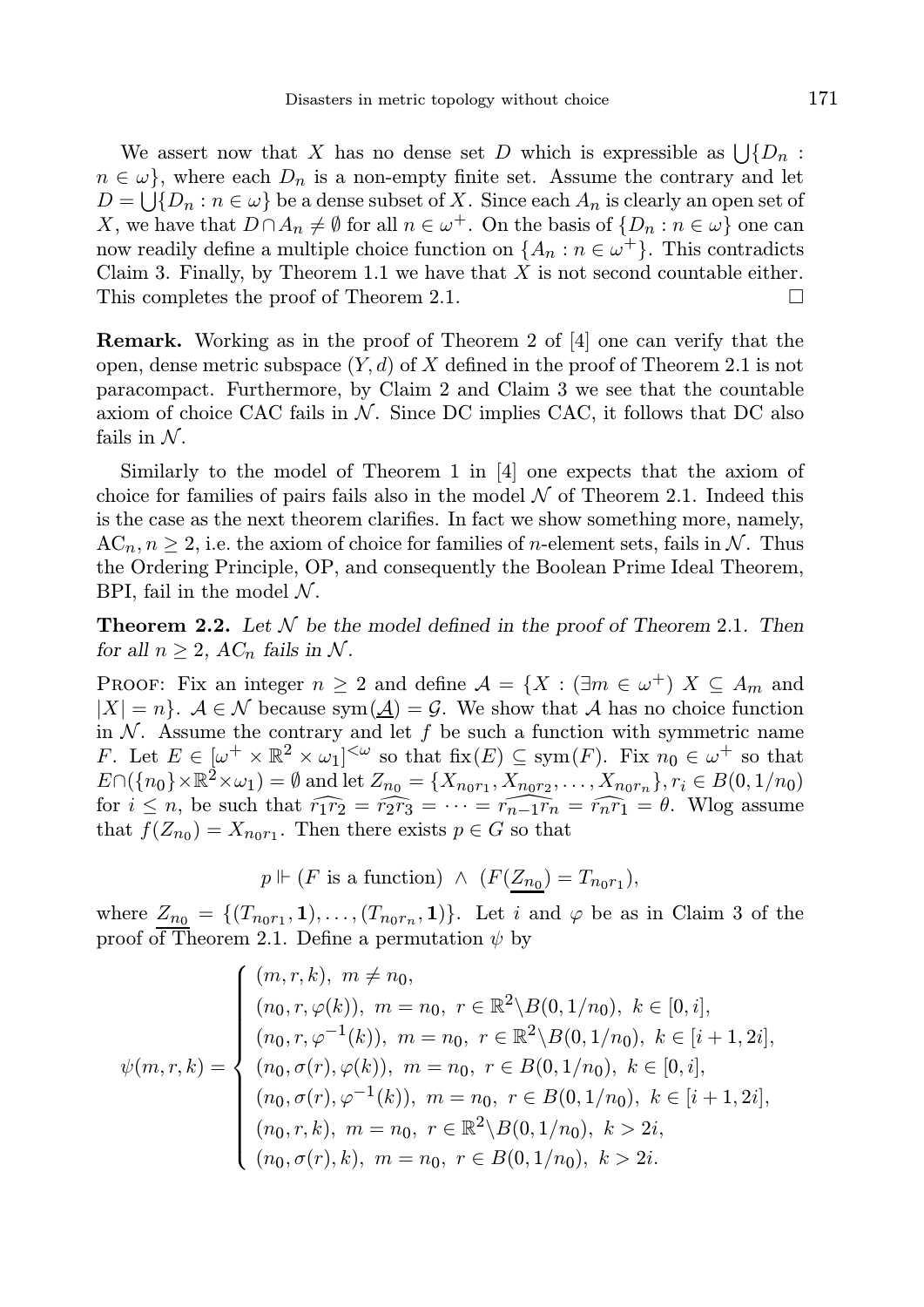#### 172 E. Tachtsis

where  $\sigma$  is a rotation of  $B(0, 1/n_0)$  by  $\theta$ . As in the proof of Claim 3 in Theorem 2.1, we have that  $\psi \in \text{fix}(E)$  and p,  $\psi p$  are compatible. Thus,

$$
p \cup \psi p \Vdash \psi F(\psi Z_{n_0}) = \psi(T_{n_0 r_1}),
$$

and consequently  $p \cup \psi p \Vdash F(Z_{n_0}) = T_{n_0 r_2}$ . Since  $p \cup \psi p \leq p$ , we also have that  $p \cup \psi p \Vdash F(Z_{n_0}) = T_{n_0r_1}$ . This contradiction completes the proof of Theorem 2.2.  $\Box$ 

**Theorem 2.3.** It is consistent with  $ZF + DC$  that there exists a compact  $T_2$ space which has an open, dense, locally compact and non-paracompact metric subspace.

PROOF: Let  $P = Fn(\mathbb{R}^+\times\mathbb{R}^2\times\omega_1\times\omega_1,2,\omega_1)$  partially ordered by reverse inclusion. The group of permutations  $\mathcal G$  is the set of all permutations  $\pi$  on  $\mathbb{R}^+ \times$  $\mathbb{R}^2 \times \omega_1$  satisfying  $\pi(n,r,i) = (n, \rho(r), j)$ , where  $\pi(n,r,.)$  is a permutation on  $\omega_1$ for fixed  $n, r$  and  $\rho : \mathbb{R}^2 \to \mathbb{R}^2$  is a rotation of  $B(0, k)$  by an angle  $\vartheta_k \in \mathbb{R}$ . Let  $\mathcal F$ be the normal filter generated by  $\{\text{fix}(e) : e \in [\mathbb{R}^+ \times \mathbb{R}^2 \times \omega_1]^{<\omega_1}\}$  and let  $\mathcal N$  be the symmetric model. As in the proof of Theorem 2.1, in  $\mathcal{M}[G]$  define sets  $x_{nri}$ ,  $X_{nr}$ ,  $A_n$ , A. Put  $Y = \bigcup A$  and let

$$
d_n = \{(X_{nr}, X_{ns}, \frac{\rho(r, s)}{1 + \rho(r, s)}) : r, s \in B(0, n)\},\
$$
  

$$
Z = \{(X_{mr}, X_{ns}, 1) : m \neq n, r \in B(0, m), s \in B(0, n)\}.
$$

Then following the proof of Theorem 2 in [4] we have that  $(Y, d), d = Z \cup$  $(\bigcup_{n\in\mathbb{R}^+}d_n)$  is a non-paracompact metric space. Taking now the one-point compactification of  $(Y, d)$  one readily obtains a compact  $T_2$  space with the required properties. Moreover, by Lemma 8.5 in [11] we may conclude that DC holds in  $\mathcal N$ finishing the proof of Theorem 2.3.

**Remarks.** 1. In Table 1 of  $\begin{bmatrix} 10 \end{bmatrix}$  (see also http://www.math.purdue.edu/ $\begin{bmatrix} 7 \end{bmatrix}$ er/ the status of the implication  $DC \rightarrow compact$   $T_2$  spaces are weakly Loeb  $(=$  Form 116 in [10]) is indicated as unknown, where a topological space is weakly Loeb if the set of its non-empty closed subsets has a multiple choice function. Now the one-point compactification of the metric space of Theorem 2.3 is a compact T<sub>2</sub> space which fails to be weakly Loeb (the set  $A = \{A_n : n \in \mathbb{R}^+\}$  of closed subsets has no multiple choice set). Therefore, the above implication fails in ZF. 2. In Table 1 of [10] the status of the implication DC  $\rightarrow$  metric spaces have a  $\sigma$ -locally finite base (= Form 232 in [10]) is also indicated as unknown. By Theorem 1.3 of the introduction we immediately deduce that the metric space of Theorem 2.3 cannot have a  $\sigma$ -locally finite base.

Another implication whose status is indicated as unknown in Table 1 of [10] is  $DC \rightarrow$  the disjoint union of metrizable spaces is normal (= Form 382 in [10]). We show next that this implication fails in ZF.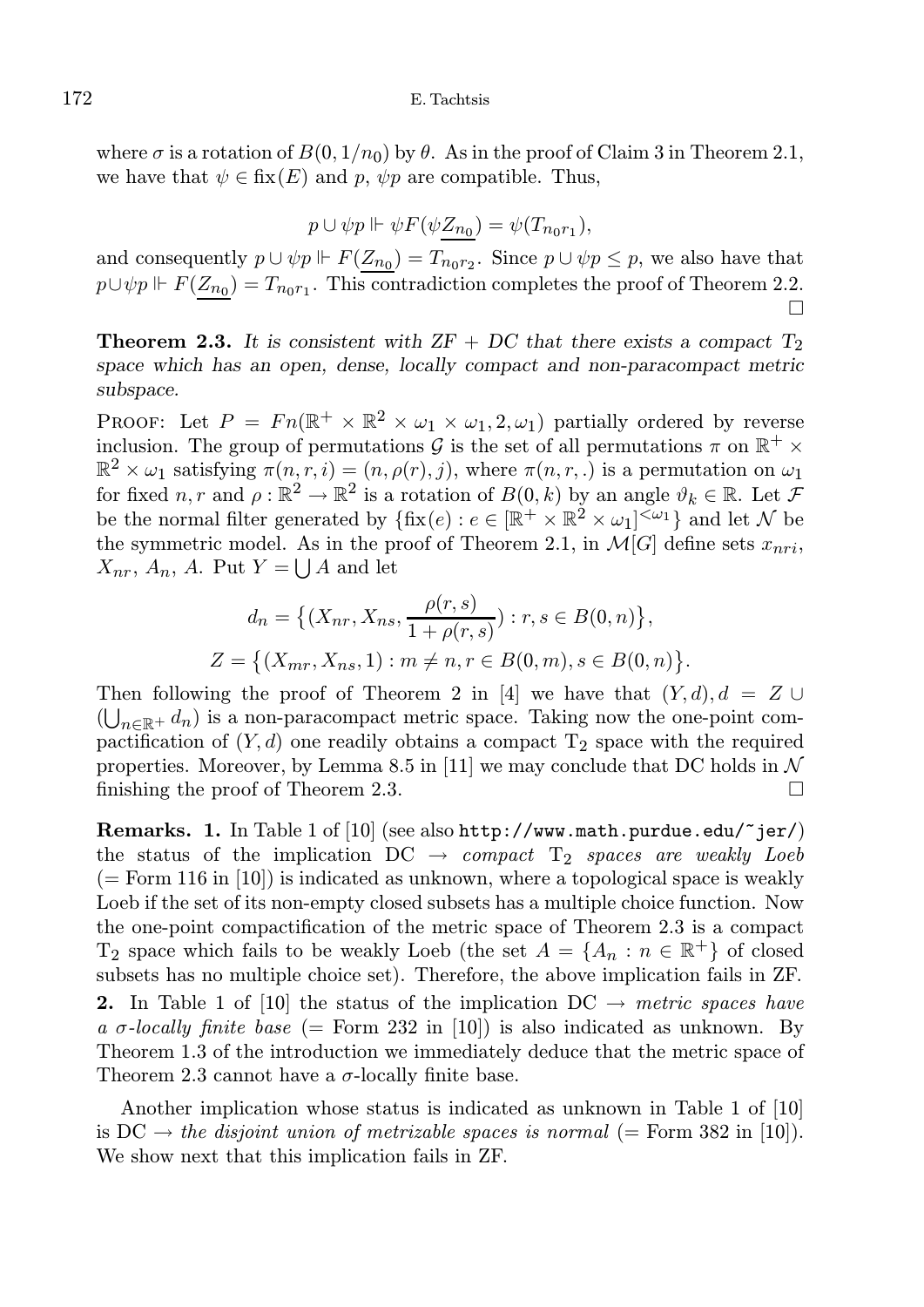**Theorem 2.4.** Let M be a countable transitive model of  $ZF + V = L$ . For each regular cardinal  $\lambda$ , there is a symmetric extension N of M satisfying  $\forall \kappa < \lambda$  $DC_{\kappa}$  and the negation of Form 382.

PROOF: Fix a regular cardinal  $\lambda$  and let P, G, F and N be defined as in the remark following Theorem 3 in [4]. In  $\mathcal{M}[G]$  define the following sets:

(5)  $x_{nri} = \{j \in \lambda : \exists p \in G, p(n, r, i, j) = 1\},\$ 

(6) 
$$
X_{nr} = \{x_{nri} : i \in \lambda\},\
$$

$$
(7) \t An = \{Xnr : r \in \mathbb{R}\},\
$$

$$
(8) \t\t A = \{A_n : n \in \lambda\}.
$$

Arguing as in Theorem 2.1, we have that the above sets belong to  $N$ , the family A has no Kinna-Wagner selection function in  $\mathcal N$  and a metric  $d_n$  can be defined on each  $A_n$ . Moreover, using the natural ordering of  $\mathbb R$  one can readily define a linear order on each  $A_n$  which has a symmetric name, thus it belongs to N. As in [2], for each  $n \in \lambda$ , let  $B_n = A_n \cup \{a_n, b_n\}$ , where  $a_n, b_n$  are distinct sets of N not belonging to  $A_n$  and extend the linear order of  $A_n$  by requiring  $a_n$  to be the least element and  $b_n$  to be the largest element. Clearly each  $B_n$ with the order topology is a metrizable space (by Corollary 4.8 in [3], Urysohn's metrization theorem, i.e. a  $T_3$  second countable space is metrizable, holds in ZF). Let X be the disjoint topological union of the  $B_n$ . If X were normal, then for the disjoint closed subsets  $B = \{a_n : n \in \lambda\}$  and  $C = \{b_n : n \in \lambda\}$  there exist disjoint open sets U and V so that  $B \subseteq U$  and  $C \subseteq V$ . But then  $\{(n, A_n \setminus U) : n \in \lambda\}$  is a Kinna-Wagner selection function for A. This contradiction completes the proof of Theorem 2.4.

Remarks. 1. As the statement the disjoint union of metrizable spaces is normal is clearly deducible from the disjoint union of metrizable spaces is metrizable, we see that DC does not imply the latter statement either.

**2.** DC does not imply the statement "for every metric space  $(X, d)$ , if every family of pairwise disjoint open sets in X is well ordered, then X has a well ordered dense subset". Indeed, the disjoint topological union  $Z = \bigcup_{n \leq \lambda} A_n$  of the proof of Theorem 2.4 is metrizable in  $\mathcal N$  and every family of pairwise disjoint open sets in Z is well ordered (this can be proved following similar ideas as in Claim 5 of Theorem 2.1) but, Z has no well ordered dense subsets.

#### **REFERENCES**

- [1] Cohen P.J., Set Theory and the Continuum Hypothesis, Benjamin, 1966.
- [2] van Douwen E.K., Horrors of topology without AC: a non normal orderable space, Proc. Amer. Math. Soc. 95 (1985), 101–105.
- [3] Good C., Tree I.J., Continuing horrors of topology without choice, Topology Appl. 63 (1995), 79–90.